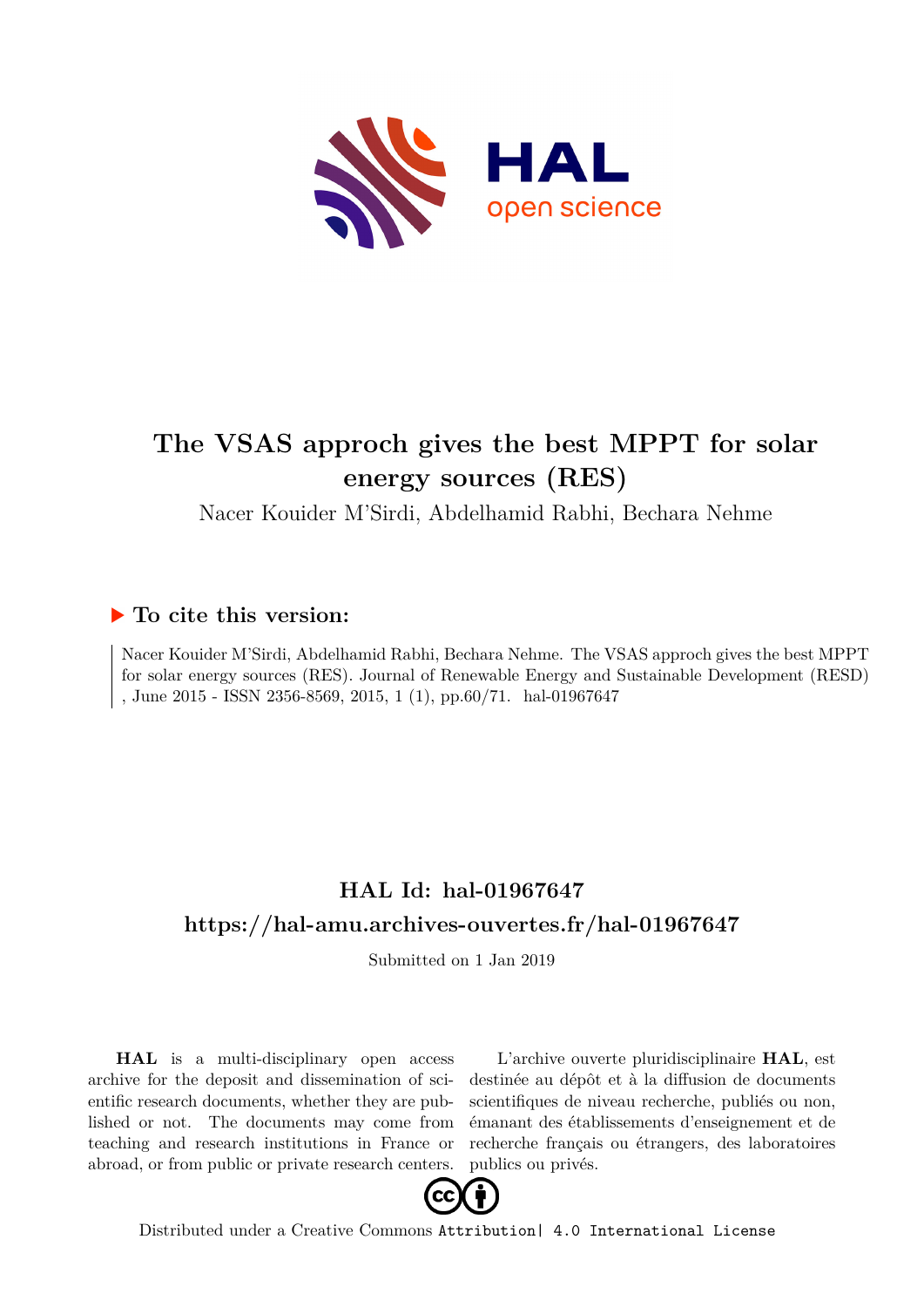# **THE VSAS APPROACH GIVES THE BEST MPPT FOR SOLAR ENERGY SOURCES (RES)**

Nacer K.<sup>1</sup>, M'Sirdi N. K.<sup>2</sup>, Rabhi A.<sup>3</sup>, Nehme B.<sup>4</sup>

1Laboratory of Systems and Information Sciences of Aix Marseille University (LSIS - AMU),

<sup>2</sup>CNRS UMR 7296, Domaine Universitaire Saint-Jerome, Avenue Escadrille Normandie-Niemen, 13397 Marseille Cedex 20, France.

<sup>3</sup>MIS, Laboratory of Modeling, Information and Systems, University of Picardie Jules Verne Amiens, France Authors are members of the HYRES Lab and the RMEI Network.

<sup>4</sup> Département de Génie Électrique et Électronique, Faculté d'Ingénierie, Université Saint-Esprit de Kaslik, B.P. 446 Jounieh, Mont Liban – Liban.

*Abstract* **-** More and more MPPT (Maximum Power Point Tracking) algorithms are in competition to maximize energy extracted from PV systems. This paper shows how to get the best algorithm (the most simple, fast and robust). VSAS (Variable Structure Automatic Systems) control methodology is applied to develop the control algorithm, to clarify the rationale behind and get the best optimization algorithm.

*Keywords* **-** Maximum Power Point Tracking, Renewable Energy Sources, Perturb and Observe, IncCond, Hill Climbing.

#### **I. INTRODUCTION**

The PV system operation principle needs a polarization depending on the weather to fix the operation point leading to extraction of the maximum power. The Renewable Energy Systems (RES) include commutations and discontinuities; this is one kind of Variable Structure System (VSS). However, the behaviour of the conversion systems of this kind of renewable energy is VSAS (Variable Structure Automatic Systems)[MsirdiEFEA14] and highly dependent on variations in climate parameters, such as temperature and irradiation.

The MPPT algorithms are necessary to maximize, at each time instant, the produced power. Several techniques have been designed to search this optimal Maximum Power Point (MPP). In the literature, more and more MPPT (Maximum Power Point Tracking) algorithms are in competition to maximize energy extracted from PV systems.

The maximum performance of a photovoltaic system depend, of course, on good weather conditions, but needs also appropriate MPPT algorithm [Mutoh, NianChun]. The great majority of MPPT control strategies are based on the (steady state) characteristics of PV panels, such as I-V or P-V plots, the duty cycle ratio control and sometimes using look-up tables [Amei]. A lot of MPPT techniques are well established in the literature. There are several methods: voltage feedback method, perturbation and observation method, linear approximation method, incremental conductance method, hill climbing method, actual measurement method, fuzzy control method and so on [Ting-Chung, Tavares, Hua Lin, Fangrui, ChihChuanHua, Weidong]. In general, there exist four types of MPPT techniques:

- the PV operation point perturbation and observation (PO) based algorithms in order to get the direction of tracking the MPP.
- the hill-climbing algorithm which makes a perturbation in duty cycle to reach the apex of the characteristics.
- the incremental conductance (InCond) algorithm which periodically checking heslope (conductance) of the P-V curve [Liu].
- the constant voltage algorithm based on keeping constant the ratio between the PV voltage at the maximum power and the open circuit voltage (Voc) value; In this method the effect of solar irradiance variations is neglected [Hohm].

In[IbrahimHoussiny, Amei], Ibrahim and Houssing use a look-up table to track, when other author prefer the use of a dynamic MPP tracker to PV appliances [MidyaKerin]. A single-stage MPP controller using the slope the power versus voltage, like has been done in [KuoLiangChen]. In [Hua Lin] a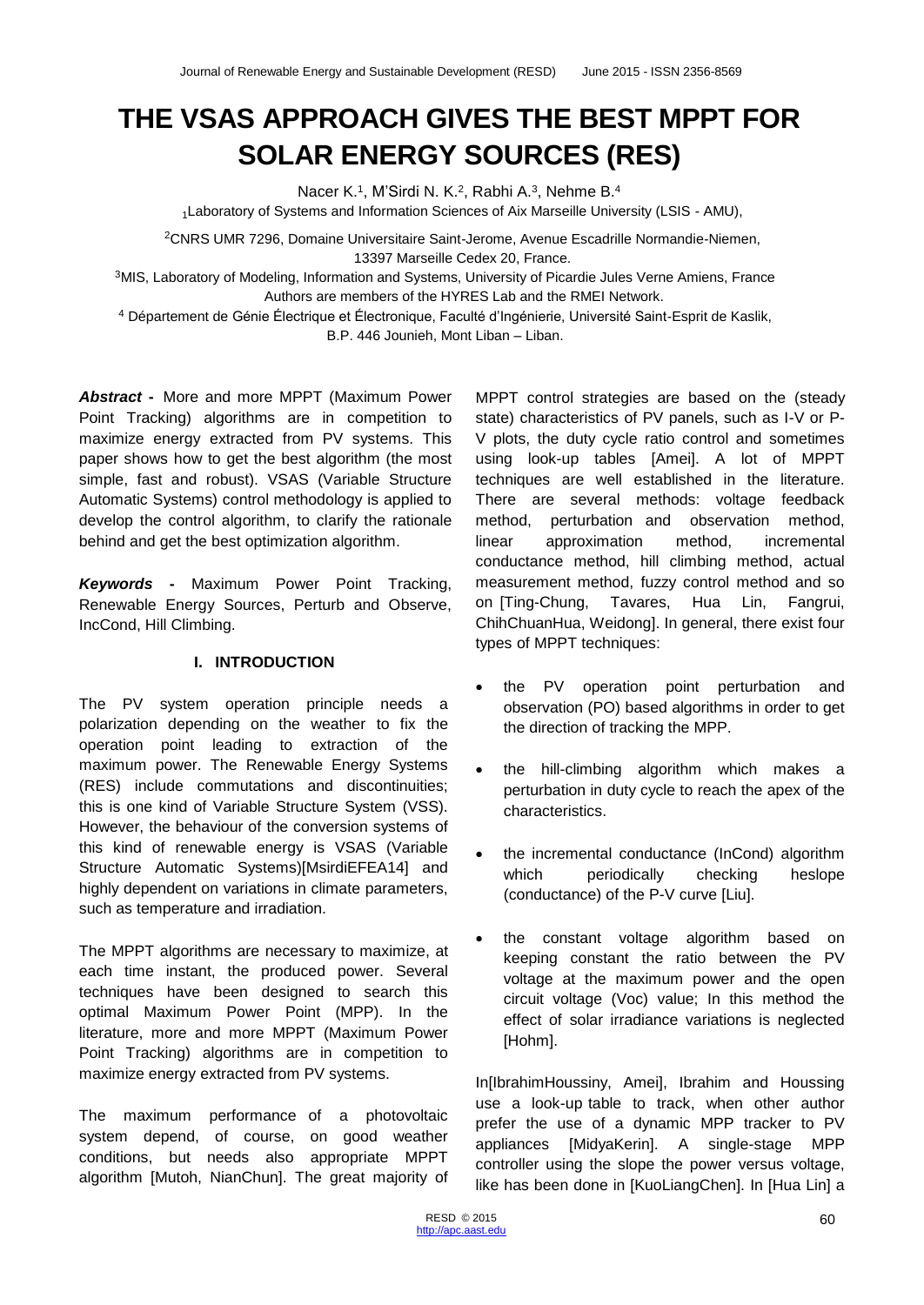DSP chips is used to implement the PO MPPT in order to get maximum power. They, also try to improve the efficiency of the PO and HC methods.

In [Fangrui], the time response of PO [ChihChuanHua]and HC methods [Fangrui, Weidong, Hohm]are compared for a grid connected system. The PO method can fail under rapidly changing atmospheric conditions. Several research activities have been carried out to improve the traditional Hillclimbing and P&O methods. Reference [Xiao] proposes to use three measurement points to compute MPP.

The method compares the obtained power measurement to the two preceding points before choosing the perturbation sign. In [KuoLiangChen] the authors propose a two stage algorithm that offers faster tracking in the first stage and more accurate tracking in the second stage. To prevent divergence from MPP, they use a modified adaptive algorithm.

| Symbol         | Units                     | Definition                   |
|----------------|---------------------------|------------------------------|
| q              | q=1.6.1 0 -19 C           | The electron charge          |
| n              | diode non-ideality factor |                              |
| K <sub>B</sub> | 1.38065-1 0 -23 N.m/K     | the Boltzmann's constant     |
| <b>STC</b>     | at (1kW/m2, 25°C)         | Standard Test condition      |
| I SC           | A                         | <b>Short Circuit Current</b> |
| I SC, STC      | Α                         | Short circuit current at STC |
| V OC           | V                         | Open Circuit Voltage         |
| K <sub>0</sub> | % calculated for ISC      | Temperature coefficient      |
| G              | W/m2                      | Solar radiation              |
| т              | in Kelvin °K              | the cell temperature         |
| T 1,ref        | at 1kW/m2, 298K (25°C)    | Reference temperature        |
| T 2,ref        | κ                         | Temperature at 2nd STC       |
| V ref          | $Vref = 5V$               | Reference voltage            |

#### Table 1. Parameters Definition

In [Tina]Tina et. al. proposed a mathematical model for the electrical-thermal coupling of a PV module with ambient temperature, wind speed, wind direction, relative humidity and electrical operating point (voltage and current values). An MPP tracking based on Dual boost converter is developed using fuzzy logic in [Veerachary]. Artificial neural network (ANN), trained offline with a gradient descent algorithm using a back-propagation have been used by Kaiser et. al.

[Kaiser] to generate (online) the reference voltage for MPPT control, in a solar electric vehicles. Another approach based on variable structure control is applied to a buck converter in [MiaoJie]. In [Ting-Chung],

the authors study and compare three maximum power point tracking (MPPT) algorithms, under different climate conditions, in a photovoltaic simulation: the algorithms of perturbation and observation (PO), incremental conductance (INC) and hill climbing (HC), respectively (see also [Hohm]). They show that the photovoltaic simulation can track the maximum power accurately using the three MPPT algorithms. PO algorithm has fast dynamic response and well regulated PV output voltage than HC algorithm. Since the INC algorithm is more complex, the time response of INC is a little longer.

All of the MPPTs are based on the convex nature of the power characteristic curve and ignore that the characteristic can change in time when the temperature or irradiation changes[Shaefer, Kim]. As the weather conditions change during time, the Maximum Power Point varies also with time. The maximum power point (MPP) changes from one curve to another, with solar irradiation or load variations.

The paper is organized as follows. Section 1 gives the problem formulation and recalls most used algorithms used for MPPT. The second section presents PV system equations and features. Section three introduces our new algorithm design approach. We compare their results with the widely used MPPT algorithms; performance is evaluated considering different actual solar irradiation measured variations. The fourth section gives a conclusion and proposes perspectives.



Fig .1. Equivalent circuit model of PV panel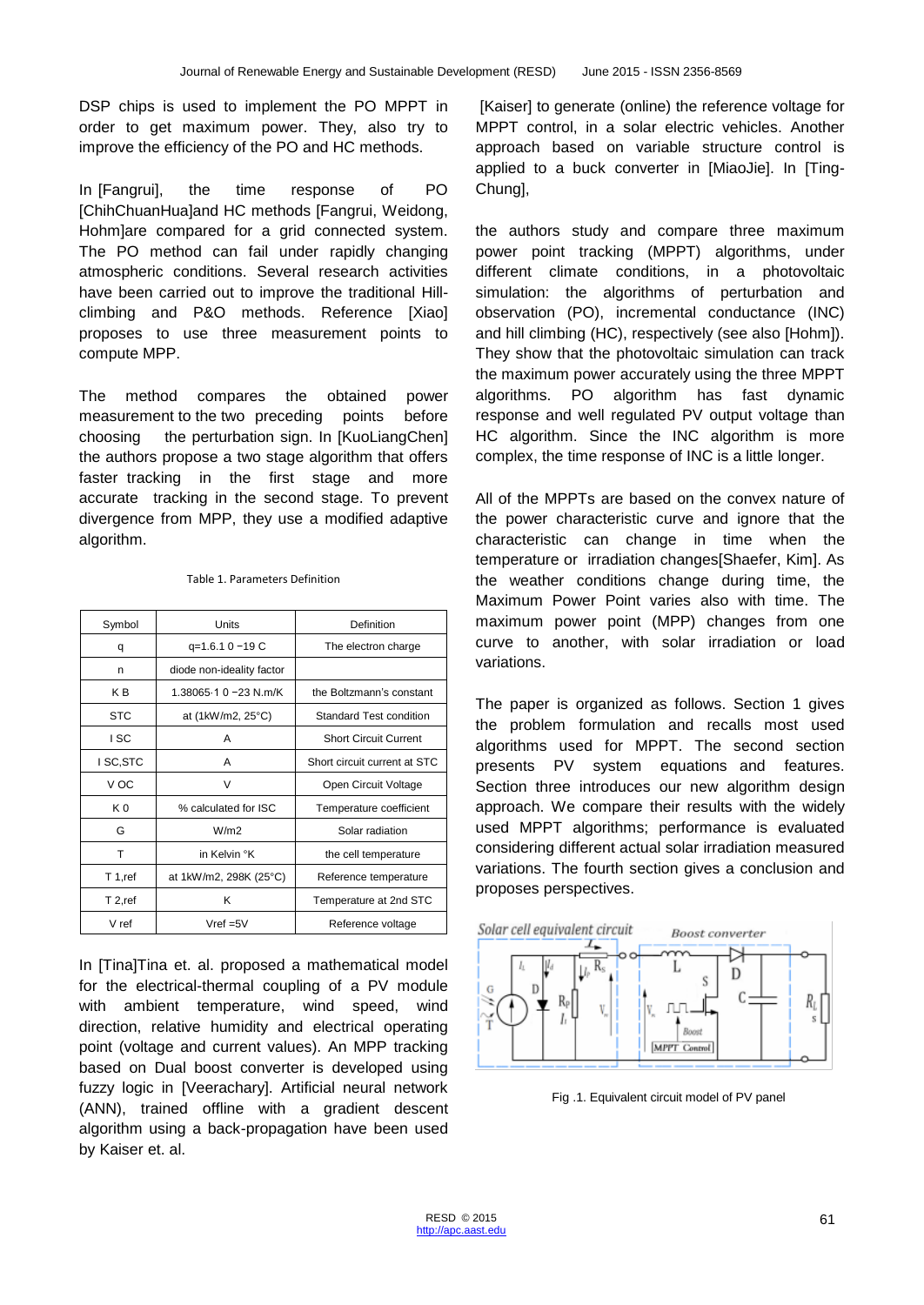#### **II. PV SYSTEMS CONTROL**

#### *A. Solar Energy Sources*

In this section we present the models of the PV systems. The simulation of the energy behavior of RES (Renewable Energy Source) is developed and several control methods and parameters can be analyzed. The goal is to obtain a good model of the process and to achieve a realistic simulation to enable us to check and validate our approach of Optimal MPPT and control.

#### 1. *The Solar irradiation Model*

The electric power operating by a PV panel depends on the irradiation intensity of the sun shining, and the temperature of the PV cells. The simplest solar radiation, perturbation free, model that can be used is the following, from (roughly) 7h-19h, the period of sunshine. At the top of the sinusoid, the maximum power is assumed to be 1kw/m², at the time 13 hours. The sunless period is 19h-31h [schijndel1, Sallem]. Note that the wave is assumed piecewise sinusoidal. The solar radiation is represented by the following expression:

$$
G_S = \{G_{S-pic}\sin\left(\frac{2\pi t}{3600}\right) \text{ if } t \in [7h, 19h] \tag{1}
$$

The electric diagram is equivalent to an average PV cell as shown in figure 1





Fig .2. a) Measurement of Solar irradiance taken for a day; b) Temperature taken for a day

2. *Photovoltaic Systems Model and characteristics*

A PhotoVoltaic Generator consists of a group of PV modules electrically connected in series or parallel or series-parallel combinations with each other in a RES to generate required currents and voltages [MsirdiEFEA14, Liu].

The model is a photo-current source IL one diode with as reverse saturation current I0, and a serial resistance RS , representing the PV cell resistance. The circuit is connected to the load  $(R L)$  trough a converter in order to adjust (adapt) the operating voltage and current of the PV panel at optimal values to maximize the harnessed power and transmit it. The control has to tracks the Maximum Power Point.

The equations describing the I(V) relationship between the current and voltage of a solar cell are given by (2), with the parameters defined in Table1 [Shaefer, Hsiao, Walker].

$$
I = I_L - I_0 \left[ \exp\left(\frac{q(V - R_S I)}{nK_B T_S}\right) - 1 \right] - \frac{V + R_S I}{R_P}
$$
 (2)

$$
I_0 = I_0(T_1) \left[ \exp\left(\frac{V_{OC}(T_{1,ref})}{n_{K_B T_{1,ref}/q}}\right) - 1 \right]
$$
 (3)

The internal serial resistance RS relative to one cell in open circuit voltage VOC is:

$$
R_S = -\frac{dV}{dl} \Big| V_{OC} - \left(\frac{nK_o T_{1,ref}}{q}\right)
$$

$$
/ I_0(T_{1,ref}) \exp\left(\frac{V_{OC}(T_{1,ref})}{nK_B T_{1,ref}/q}\right)
$$
(4)

The PV output voltage of the serial cells can be expressed as V:

$$
V = N_S \frac{nK_B T}{q} ln(\frac{I_{SC} - I}{qI_0})
$$
\n
$$
\tag{5}
$$

IL varies as a function of the ambient temperature T and of the solar radiation G as:

$$
I_{L} = I_{L}(T_{1,ref}) + K_{o}(T - T_{1,ref})
$$
\n(6)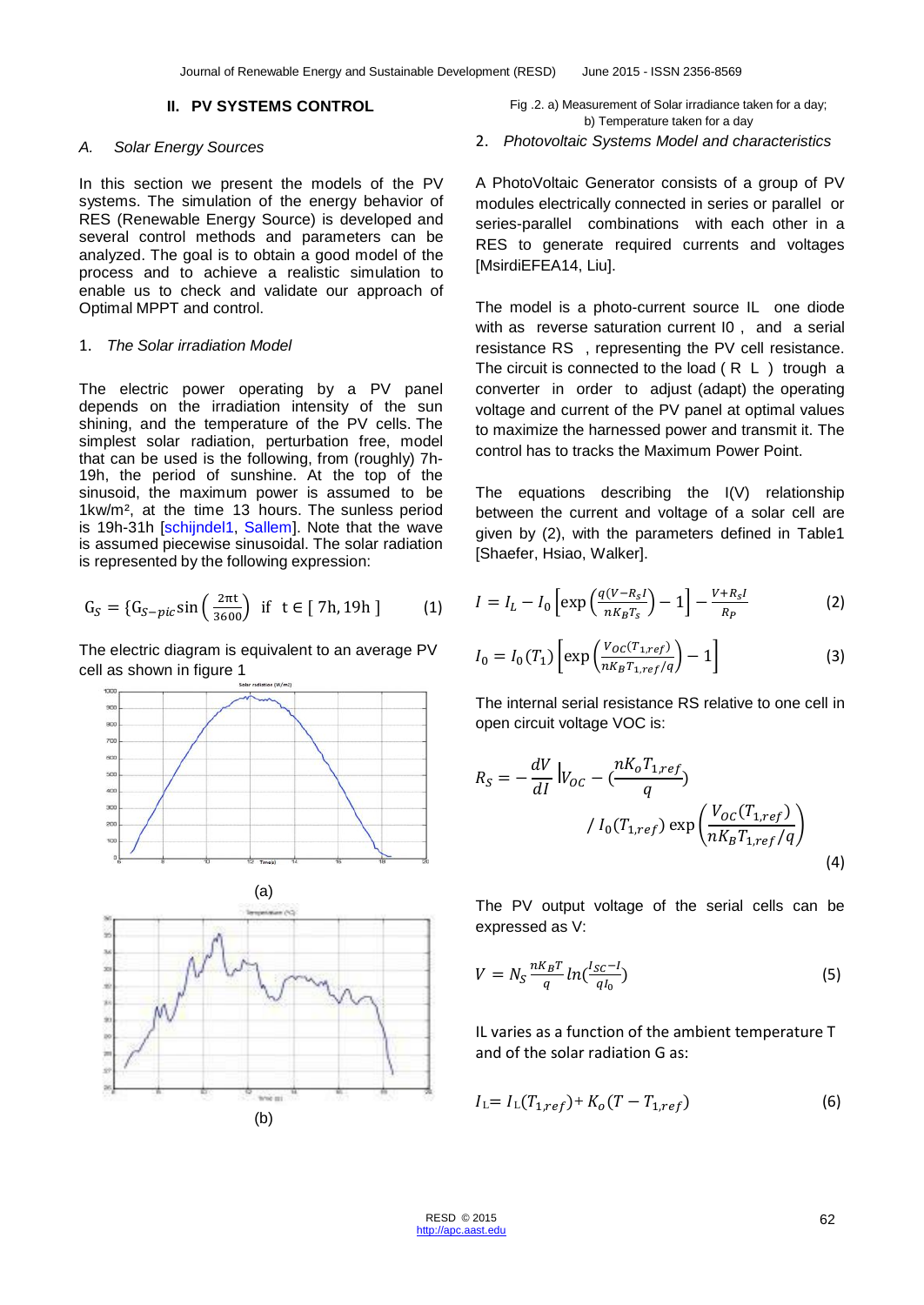With 
$$
K_o = \frac{I_{SC}(T_{2,ref}) - I_{SC}(T_{1,ref})}{T_{2,ref} - T_{1,ref}}
$$
 (7)

$$
I_{\rm L} = I_{\rm STC}(T_{1,ref,STC}) \frac{G_S}{G_{STC}}
$$
 (8)

The PV system exhibits a nonlinear I(V) characteristic which depend on the temperature and the solar radiation which vary during a day, for exemple, as shown by the figure TempRadiation; where a) and b) show the profile of real irradiation measured and temperature for one day.

The photovoltaic Panel considered, in this paper, contains 36 photovoltaic cells connected in series. To track the Maximum Power Point (MPPT) and achieve the optimum matching, a good control of the DC-DC is necessary. As the temperature, insulation and load vary, an algorithm is used to ensures that the PV module always operates at its maximum power point. The boost converter operation principle is the one of Variable Structure System (VSS). The Switching frequency of the Boost IGBT (changing s) is in general around fsw =  $1/Ts$  =  $20kHz$ . We will try to use, in the comparative analysis different frequency values.



Fig .3 Shows the electric circuit diagram of a PV panel connected to a DC/DC converter with the MPPT control circuit based on PO.

#### *B. The MPPT Controls for PV Systems*

This part reviews 3 of the most frequently used control algorithms to get the maximum power. As presented previously, an MPPT controller is used to increase the PV system efficiency. The principle is to calculate the optimal reference output voltage and/or current which ensures that the PV system operate at its MPP. These techniques are different from each other in many aspects, including simplicity, convergence speed, hardware implementation, sensors required, cost, range of effectiveness and need for parametrization (see eg [Shaefer] for a survey). *1. Perturb and Observe Methods*

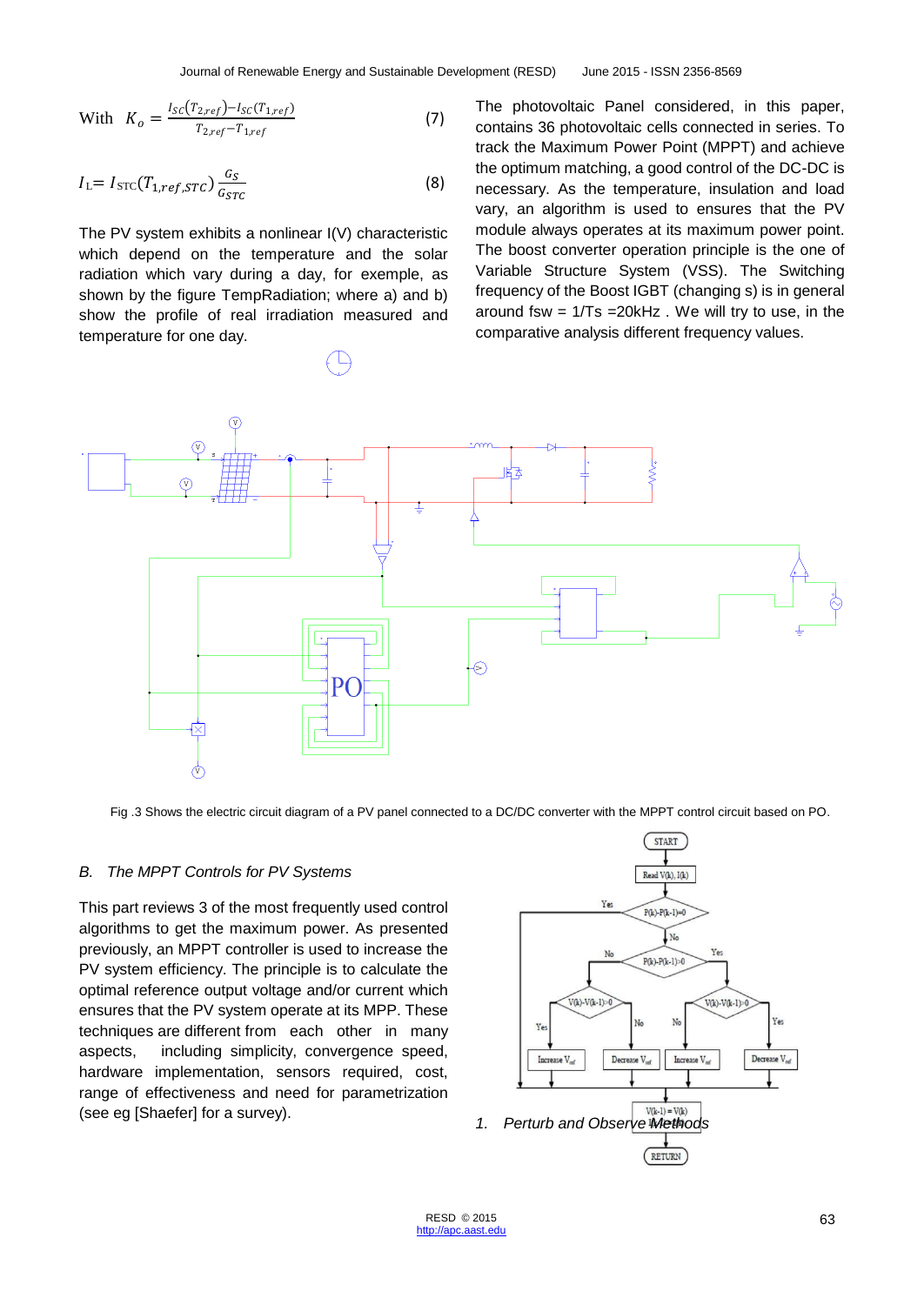The most commonly used MPPT algorithm is the Perturbation and Observation (PO) due to its easy implementation. It uses the P-V characteristics Ppv=f(V) of the PV module. Note that, for constant weather conditions, the operating power point  $P(n)=V(n)I(n)$  is obtained when the condition d $P/dV=0$ is accomplished. We can calculate the slope (dP/dV) using consecutive outputs measurements (voltages and output):

$$
\frac{dP}{dV}(n) = \frac{P(n) - P(n-1)}{V(n) - V(n-1)}
$$
(8)

- If the operating voltage of the PV array is perturbed in a given direction and DP/DV>0, then the perturbation moves the array's operating point toward the MPP. The PO algorithm would then continue to change the PV array voltage in the same direction.
- If DP/DV⟨0 then the change in operating point moves the PV array away from the MPP, and the PO algorithm reverses the direction of the perturbation [Femia].

Some limitations are encountered such as: oscillations around the MPP in steady state operation, slow response speed, and even tracking in wrong way when atmospheric condition instability [Kim, Liu, Femia].

The duty cycle of the Boost is changed and the process is repeated until the maximum power point has been reached. In actual experiments, the system oscillates around the MPP. To minimize the oscillations amplitude, we can reduce the perturbation step size. However, small step size slows down the convergence of the MPPT.

To solve this problem, we can use smaller perturbation size towards the MPP.



#### *2. Perturb and Observe Methods*

The incremental conductance (IncCond) [Femia], method is based on the fact that the slope (or the PV conductance G= dI/dV ) of the PV array, in the power curve is zero at the MPP and it is positive (constant) on the left of the MPP. The slope becomes negative on the right of th MPP. These relations can be rewritten in terms of the array current and voltage as:

$$
\frac{dP}{dV} = \frac{dVI}{dV} = I\frac{dV}{dV} + V\frac{dI}{dV} = I + \frac{dI}{dV}
$$

to keep  $DP/DV = 0$  we need:  $G=dI/dV=I/V$ ;  $DP/DV =$ 0 at the MPP

- If  $G = \frac{dI}{dV} > -\frac{I}{V}$  $\frac{1}{V}$  (this means that  $dP/dV > 0$ ), the operating point is on the left side of the MPP, V has to be raised.
- If  $G = \frac{dI}{dV} < -\frac{I}{V}$  $\frac{1}{V}$  (dP/dV<0), the operating voltage is on the right side of the MPP then V has to be reduced.

voltage is on the right side of the MPP then V has to be reduced.

#### *3. Hill Climbing Method*

In general the almost applications, use DC-DC converters and DC-AC inverters, as the power interface devices between PV modules and loads. The basic idea of the HC (Hill Climbing) method is the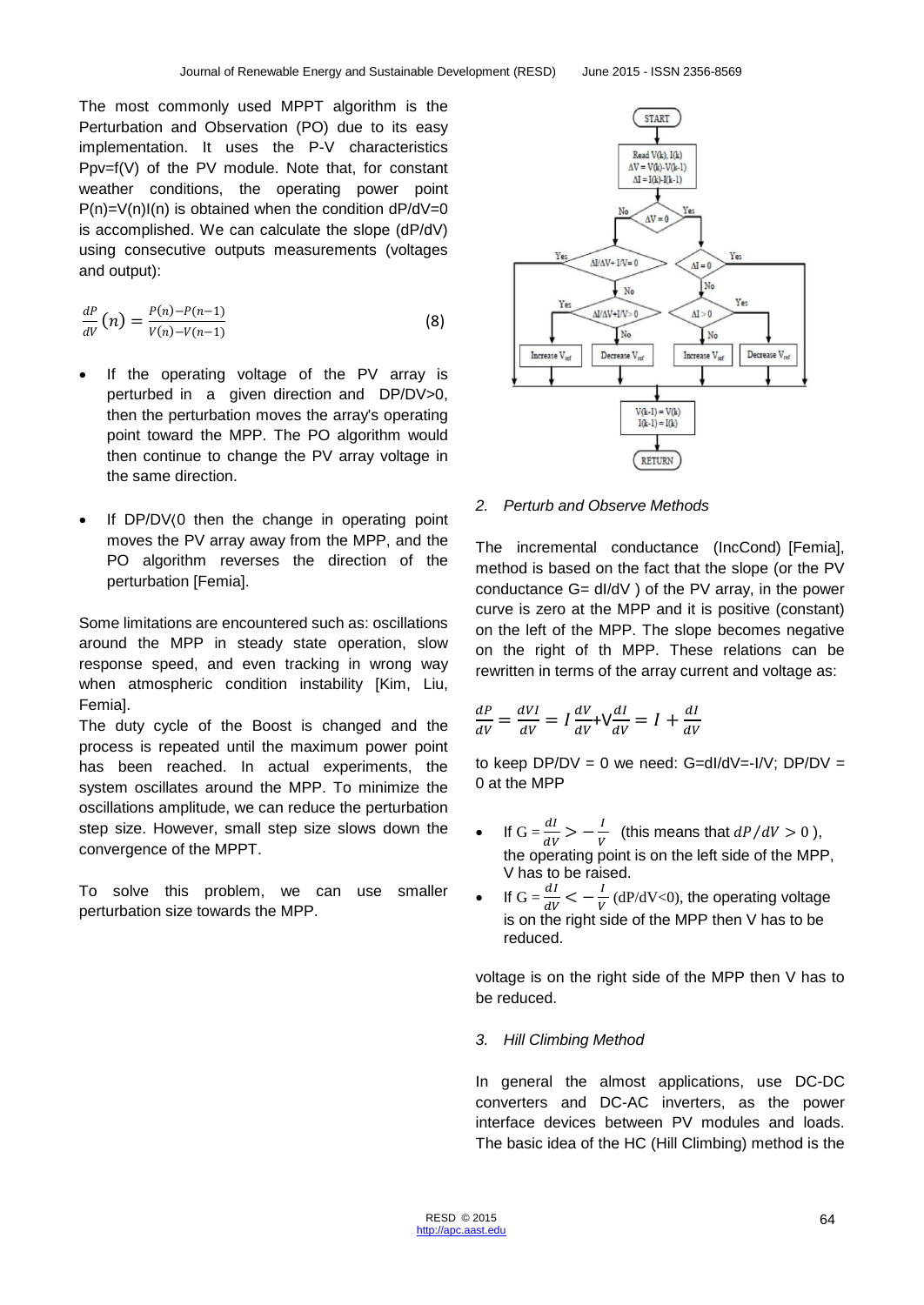same as P&O method. It tests if P(n) is greater than P(n-1) or not, to reach MPP. The PO method uses instead a test on dP/dV to determine whether the maximum power point has been found or not. However, the HC method uses a test condition on  $P(n)-P(n-1)$  and uses the duty cycle  $(D)$  of these switching mode power interface devices as the decision action parameter for the maximum power point tracking. The figure7 shows a flow diagram of the hill climbing algorithm.



#### *4. The Proposed VSAS-MPPT Algorithms*

The desired objective to get is that the MPP reached when the maximum power is obtained  $(P(t)=Pmax$ and dP/dt=0). The power is function of the voltage V, the current I and the time t, then the required Maximum Power Point to Track is really defined by the following objective function:

 $dP$  $\frac{dP}{dt} = \frac{dV}{dt}$  $\frac{dV}{dt} = I \frac{dV}{dt}$  $\frac{dV}{dt} + V\frac{dl}{dt}$  $\frac{du}{dt} = 0$  (8) Let us consider the control in case of discrete time,

then the fetched MPPT may be defined by  $\Delta P(k)=0$ ,

$$
\begin{cases}\n\Delta l = I_{PV}(k) - I_{PV}(k-1) \\
\Delta V = V_{PV}(k) - V_{PV}(k-1) \\
\Delta P = P_{PV}(k) - P_{PV}(k-1) \\
P_{PV}(k) = V_{PV}(k).I_{PV} \\
\Delta P(k) = I(k).\Delta V(k) + V(k).\Delta I(k) \\
\Delta P(k) = I(k).\mathfrak{u}_1(k) + V(k).\mathfrak{u}_2(k)\n\end{cases}
$$

The two control variables are then u1(k)=  $\Delta V(k)$  (the voltage variation) and u2(k)=∆I(k) (the current variation).

#### *5. RUCA: Robust Unified Control Algorithm*

For the proposed RUCA algorithm, both control inputs can be used if we look for adjusting both variables (V and I), either at each control step or alternatively. It can be noticed that the previous algorithms can be considered as particular cases of this one, when simplifying the proposed control method. P max is a constant chosen greater than the maximum power in any weather condition Pmax≥P(t) . Let us then consider the Lyapunov like function

$$
W(t) = (P^2_{max} - P(t)^2) > 0
$$

which is strictly positive everywhere ( ∀t, ∀I, ∀V ). The derivative of the proposed Lyapunov function W(t)=(  $P^2$ a max-  $[P(t)]$  ^2  $)>0$ , is

$$
\dot{W}(t) = -P(t)\frac{dP(t)}{dt} = -P(t)(I\frac{dV}{dt} + V\frac{dI}{dt})
$$

$$
\dot{W}(t) = -I^2V\frac{dV}{dt} - V^2I\frac{dI}{dt})
$$

t can be made negative by choosing the appropriate control laws u1(k)=  $\Delta V(k)$  and u2(k)= $\Delta I(k)$  to get a decreasing Lyapunov function. The RUCA uses two control inputs which can be done either simultaneously or alternatively or one of them can be frozen depending on the needed voltage or current. Choosing

u1(k)= Kα∆P(k)sign(∆V(k))

u2(k)=K 2 α 2  $\Delta P(k)$ sign( $\Delta I(k)$ )

ensures that W ̇(t)<0 and then the convergence of the RUCA algorithm. This proves, theoretically also the convergence of the MEPO algorithm which follows. We can use both inputs or only one of them either, in a first case u1(k)=  $K\alpha\Delta P(k)$ sign( $\Delta V(k)$ ), or in the second case u2(k)=K\_2 α\_2 ∆P(k)sign(∆I(k)). In control context, the previously presented MPPT controllers use only one control variable u1 or u2 and impose the second to be zero. The implementation of the proposed enhanced MPPT controller RUCA can be summarised as follows:

- The reference voltage is set be equal to the double of the PV open circuit voltage.
- Measurement of the of input signals (PV voltage,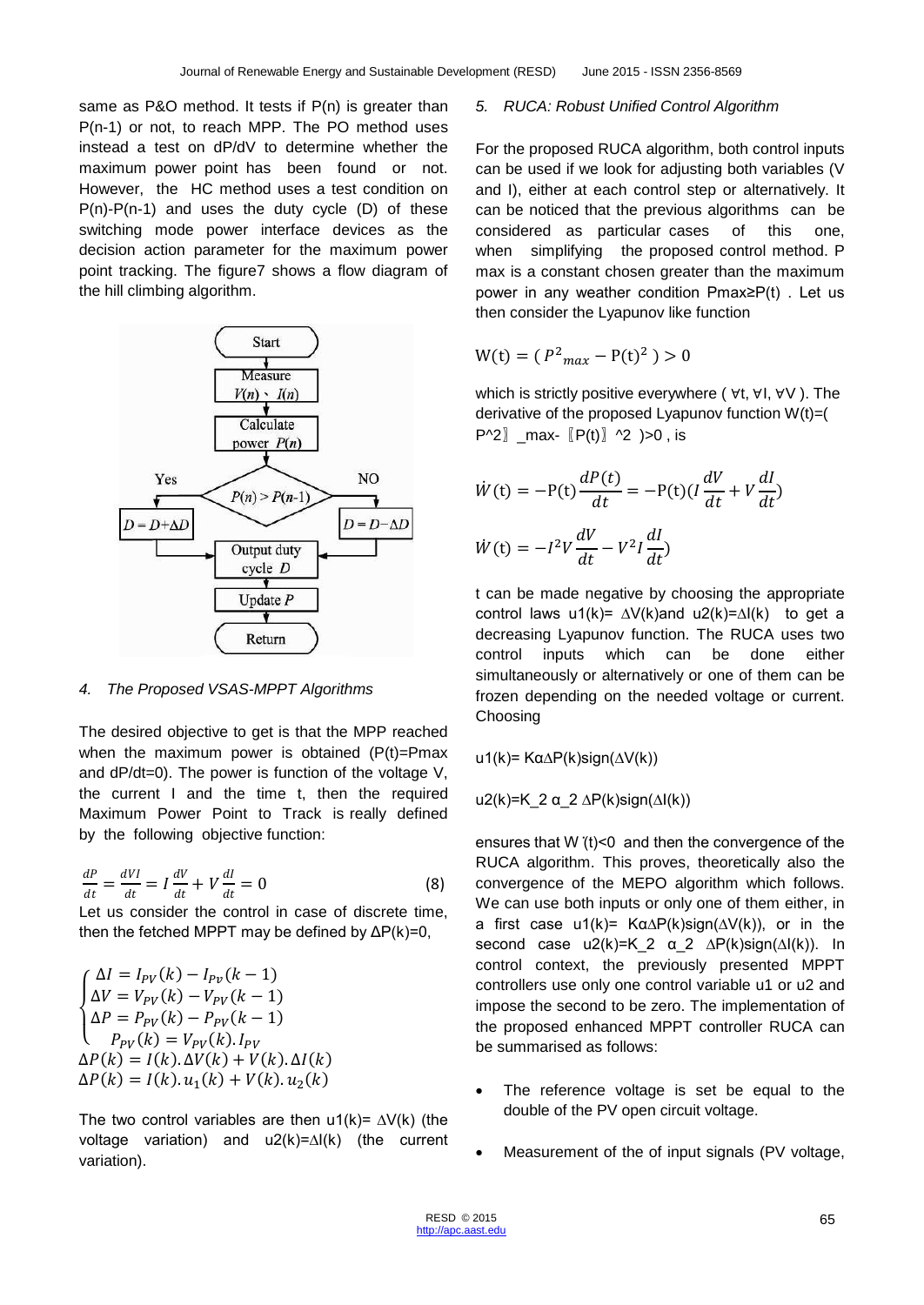PV current and Load voltage).

- **Estimate the PV power at the sample time k: PPV**  $(k)=$   $\text{lpv}(k)$ . $\text{Vpv}(k)$
- Calculate the PV current and PV power increments (see equation eq:optim).

#### *6. MEPO: Modified Enhanced PO Algorithm*

If we take as input u1(k) and put a constant current  $u2(k)=0$ , which means that the voltage is perturbed and the current is fixed u2(k)=  $\Delta I(k)=0$ , we are in the same configuration as the PO algorithm. We propose, as a Modified Enanced PO Algorithm which will be more robust, the reference voltage is given by Vref=Vk+ Kα∆P(k)sign(∆V(k)) Knowing that we impose ∆I(k)=0 , we get for the proposed MEPO control algorithm we take u1(k)=  $K\alpha\Delta P(k)$ sign( $\Delta V(k)$ ) and u2(k)=  $\Delta I(k)=0$ . The reference voltage Vref(k) is calculated as below, where  $\alpha$  is a gain weighting the perturbation variation step. Note that ΔVref= αsign(∆P(k)∆V(k)) produces exactly the same result as the classical PO algorithm with a much simpler implementation. This method gives an enhanced variable step size algorithm. The step size is adjusted in proportionally to the power variation produced in the previous step. The adaptive step adjustment gain K is used with ∆P(k), for weighting the variation (Voltage perturbation) step. It is useful for oscillation avoidance, fast convergence and noise sensitivity reduction. We can also use only the control variable u2 (k)=  $\Delta I(k)$  (and put u1(k)=0 ), the current is perturbed and the voltage is fixed ∆V(k)=0.

#### *C. Comparative Simulations and Tests*

The simulation was performed under Psim software as shown in figure 3. The physical model of a PV panel is used. The panel is considered to have 36 cells. A boost converter is built using a MOSFET as a switch. The load is a 100  $Ω$  resistor. The algorithms are implemented in a C block and the duty cycle is calculated from Vref using another C block. The actual, measured irradiation and panel temperature are read from a txt file as inpt to the simulation.

#### *1. MPPT Alghorithms Comparison*

In this study we compare four MPPT algorithms under the same experimental conditions. The first algorithm called P&O stands for perturb and observe. The

second algorithm called IncCond stands for incremental conductance. The third algorithm called MEPO stands for Modified Enhanced Perturb and Observe (from VSAS- MPPT). And the fourth algorithm called RSMCA (from VSAS-MPPT approach) stands for Robust Sliding Mode Control Algorithm. Note that RUCA algorithm is simply combining use of the two VSAS MPPTs alternatively.

The comparison is made under changing values of irradiation and temperature. Two cases are considered: first we update the irradiance and temperature each time without interpolation to create sudden variation in power output, second we interpolate the values of irradiance and temperature to create quasi-continuous irradiation and temperature. At the end we use real measured data for simulation. In this study we focus on the PWM commutation frequency of the MPPT algorithm.

#### *2. Zero Order Hold Interpolation Analysis*

We perform many simulations with varying irradiance and temperature. The values are not interpolated causing sudden variation in power output. For high MPPT algorithm frequencies (25Hz, 50Hz, 100Hz) no difference in power output is noted between the four algorithms. After a change in environmental conditions that makes an increase in power output, MEPO algorithm may present an oscillation because it is based on the value of DP and not on the sign of DP. At high irradiances, the RSMCA algorithm present oscillation caused by the gain in calculation of Vref.For low frequencies (5Hz, 10Hz, 12.5Hz), the MEPO and the RSMCA algorithms excel the PO and IncCond algorithms. We can see in figure 2 that the PO power and the IncCond power are too far from the maximum power that can be generated from the panel. This is due to the fixed or small step size of the Vref. We must recall that the MEPO and the RSMCA algorithms also converge rapidly to the maximum power after the start of the simulation.

#### *3. First Order Interpolation Analysis*

When interpolating data for irradiance and temperature (approaching real conditions), we can see that that the difference between PO and IncCond algorithms and MEPO and RSMCA algorithms are emphasized when we have high variation of environmental conditions and low algorithm frequency.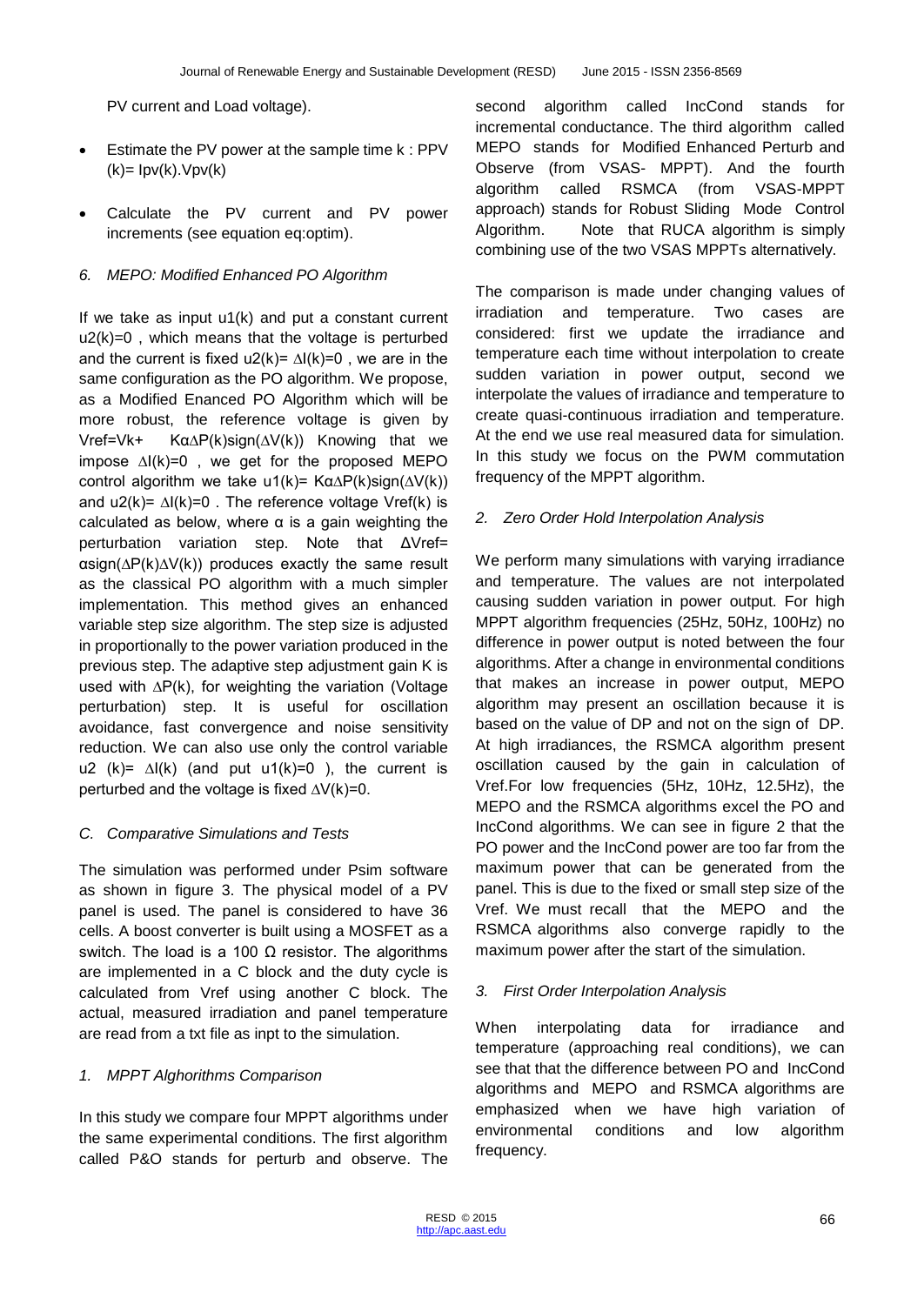

Fig .4. Shows the electric circuit diagram of the 4 MPPT algorithms

 $RESD$  © 2015 67 [http://apc.aast.edu](http://apc.aast.edu/)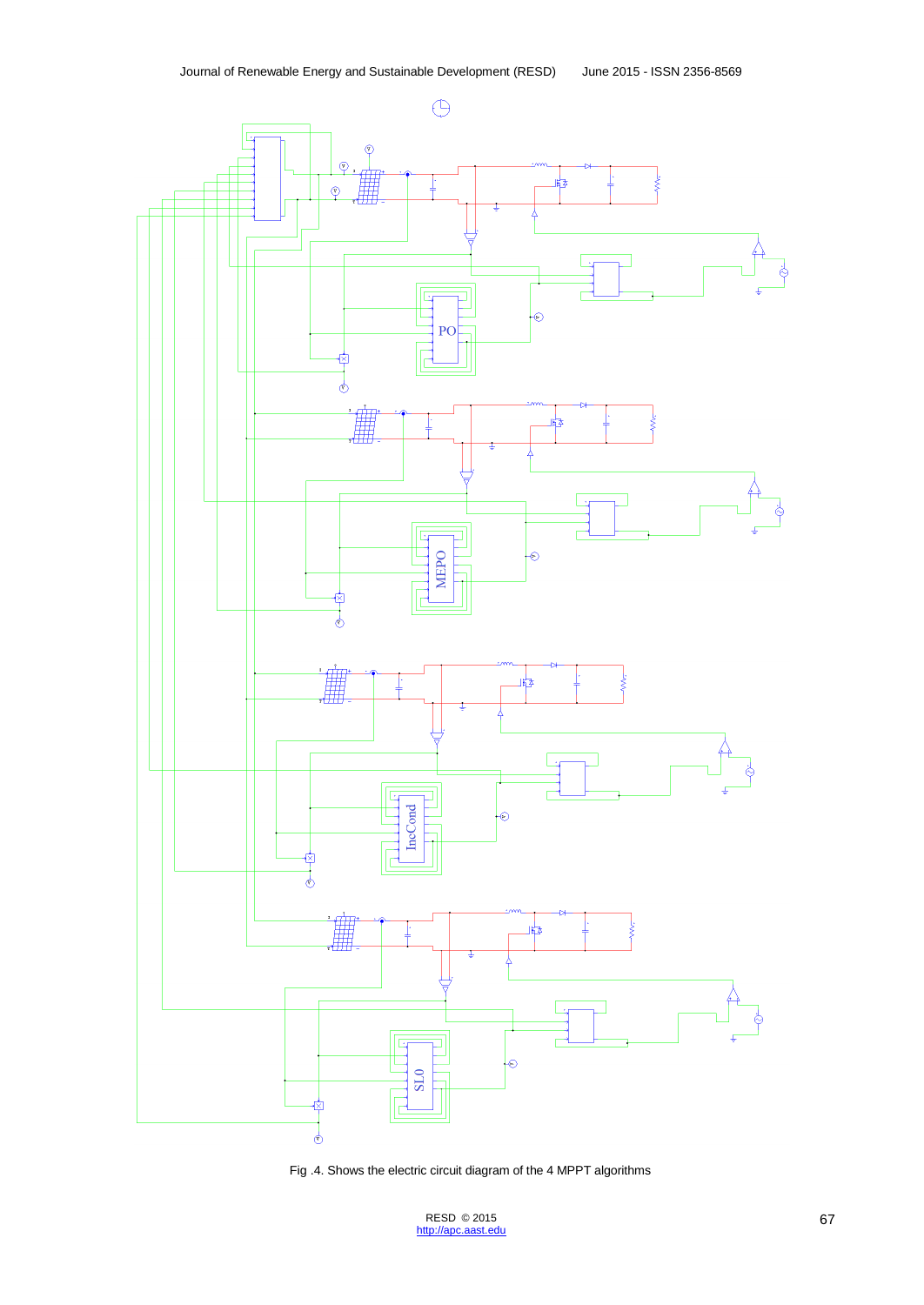#### *4. Real Data Analysis*

In this simulation we take real data measured for one day. We choose 20 minutes that present high fluctuations of irradiance ( 878W/m2 - 126W/m2 ) and temperature ( $26^{\circ}$ C – 14 $^{\circ}$ C). The data is available each 5 min which mitigates the high variation in environmental conditions. This is why the algorithms results are almost identical even for low frequency.

#### **III. CONCLUSION**

In this paper, a new Robust MPPT algorithm is proposed to optimize the production of a photovoltaic (PV) chain. We developed a new technique to design the maximum power point tracking (VSAS-MPPT) based on Variable Structure Automatic Systems approach. This approach generalizes the sliding mode control to systems with commutations in a simplified technique, easy to implement. New and very efficient algorithms are proposed from VSAS-MPPT approach:

- the MEPO (Modified Enhanced Perturb and Observe)
- the RUCA algorithm (Robust Unified Control Algorithm).
- $\bullet$

The MPP is computed online using a very simple algorithm which uses two control inputs (one in current and one in voltage). The other algorithms like

Perturb and Observe (PO), Hill Climbing, Incremental Encoder (InCond) and SMC look as particular cases of the proposed Algorithm called RUCA (Robust Unified Control Algorithm).The proposed MPPT has several advantages: simplicity, high convergence speed, and is independent on PV array characteristics. We study and compare execution efficiency for the proposed VSAS-MPPT algorithms to the other methods, including Perturbation and Observation (P&O).

Realistic simulations are presented to show ease of implementation of our new algorithms, and compare its efficiency and accuracy to other MPPTs. The obtained results prove that the MPPT is tracked even under sudden change of irradiation level or temperature. In our comparative tests, a particular case (use only voltage input), called the Modified and Enhanced Perturb and Observe Algorithm (MEPO), is shown to be the most fast and efficient, despite using low frequency commutation and sudden fast temperature and irradiation changes. The proposed MPPT has several advantages: simplicity, high convergence speed, oscillation free and is independent on PV array characteristics. In summary the best algorithms are those designed using the SASV-MPPT approach and considering that the system can move from one characteristic to another. The proposed algorithms are the most efficient despite using low frequency commutation. They are the faster converging. The simulations was performed under PSIM software to use realistic physical models.



Fig .5. Sudden variation of irradiation and T with frequency (100Hz)

RESD © 2015 68 [http://apc.aast.edu](http://apc.aast.edu/)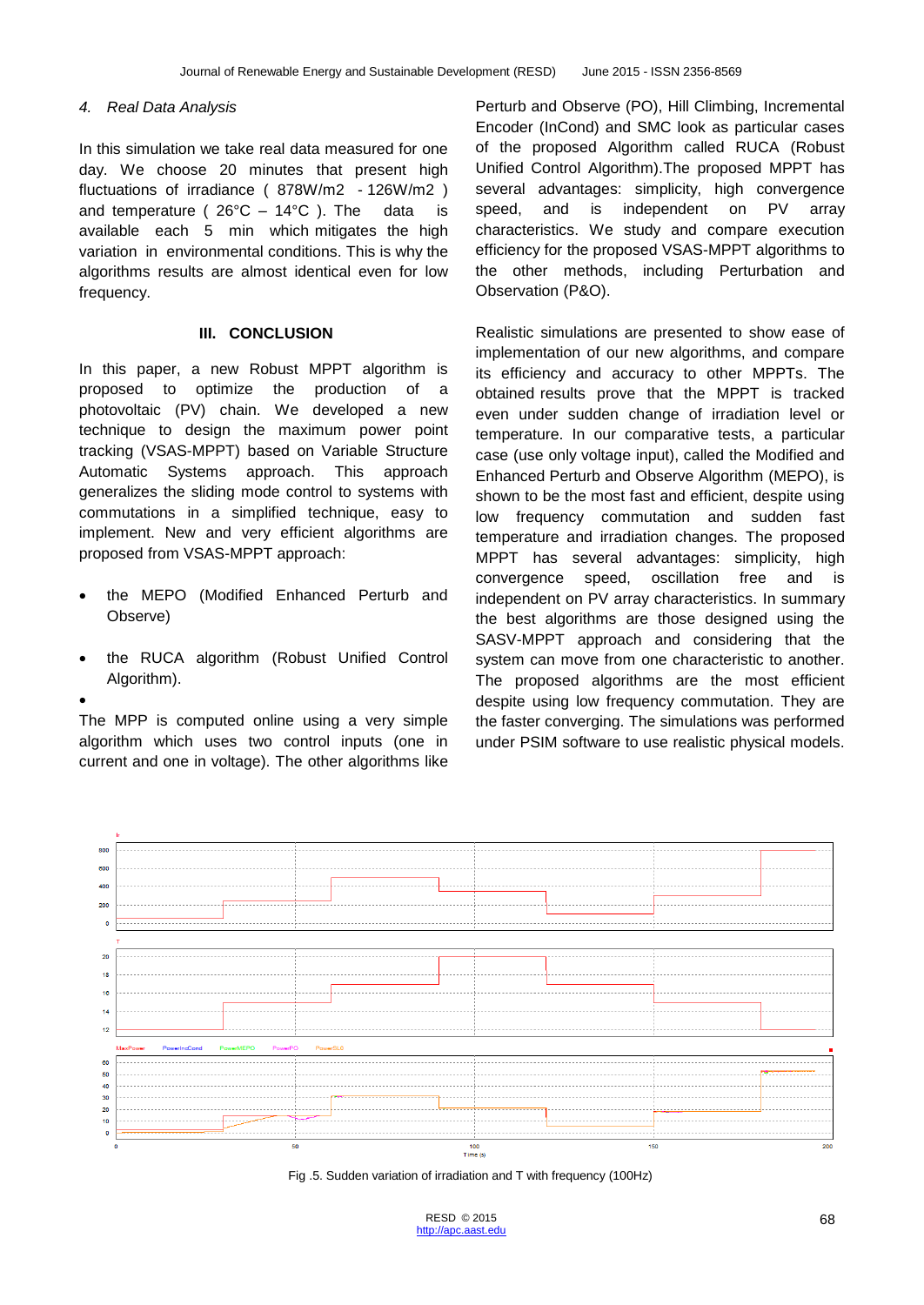









Fig .8. Real data interpolated with low algorithm frequency (10Hz)

 $RESD$  © 2015 69 [http://apc.aast.edu](http://apc.aast.edu/)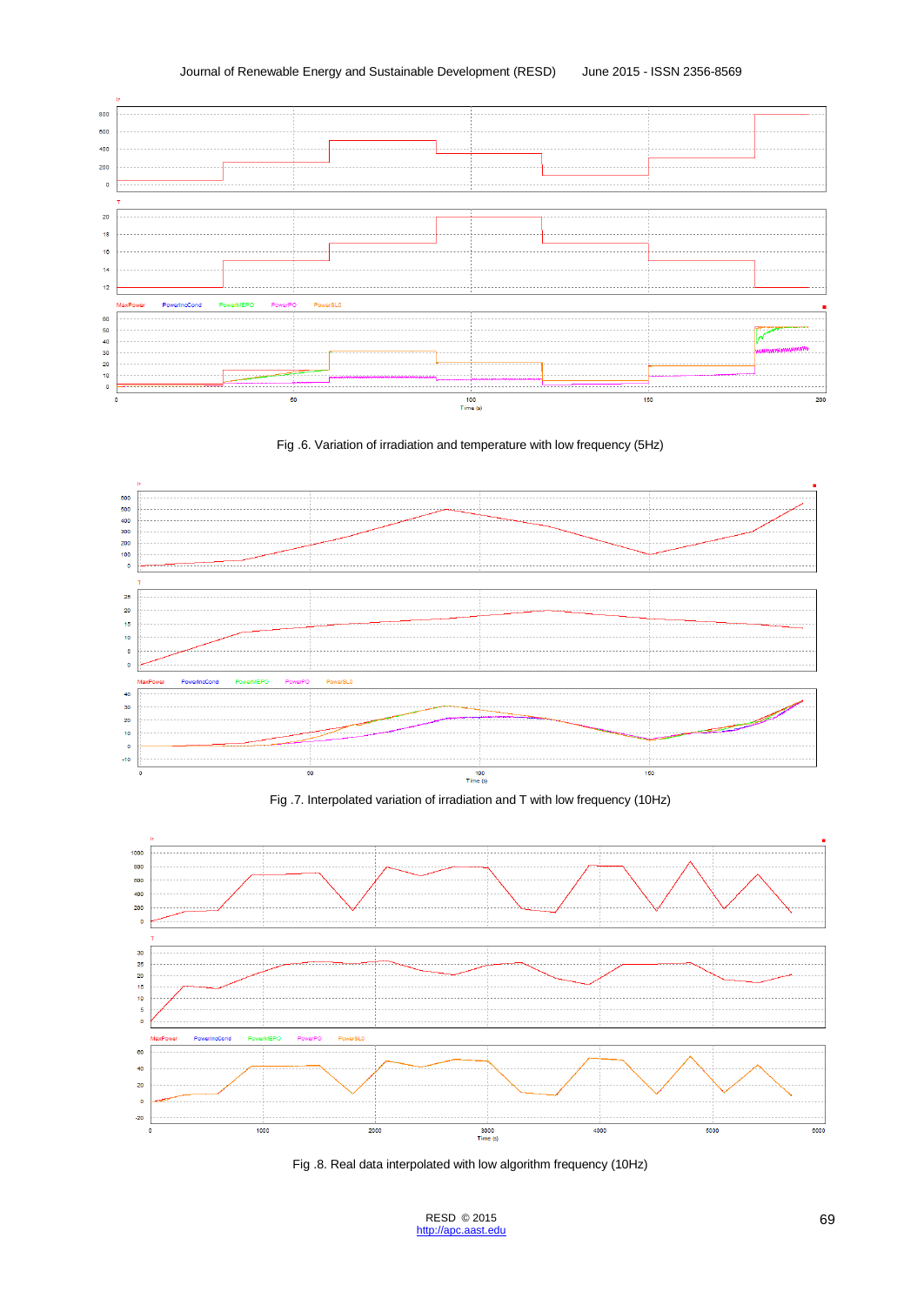#### **REFERENCES**

- [1] M'Sirdi, N. K., Nehme, B. and Rabhi, A. (November 2014) The Best MPPT Algorithms by VSAS approach for Renewable Energy Sources (RES). EFEA 2014, international IEEE conference PARIS.
- [2] Mutoh, N. Ohno, M. and Inoue, T. (June 2006) A method for MPPT control while searching for parameters corresponding to weather conditions for PV generation systems. IEEE Transactions on Industrial Electronics, vol.53, no.4, pp.1055- 1065.
- [3] Wang, N. C., Sun, Z., Yukita, K., Goto, Y. and Ichiyanagi, K. (March 2010) Research of PV model and MPPT methods in Matlab. Asia-Pacific Power and Energy Engineering Conference (APPEEC 2010), pp.1-4, 28-31.
- [4] Amei, K., Takayasu, Y., Ohji, T. and Sakui, M. (2002) A Maximum Power Control of Wind Generator System Using a Permanent Magnet Synchronous Generator and a Boost Chopper Circuit. IEEE Power Conversion Conference, vol. 3, , pp. 1447- 1452.
- [5] Yu, T. C., and Shen,Y.T. (Nov. 2009) Analysis and Simulation of Maximum power point tracking for photovoltaic systems. Proceedings of the 30th ROC Symposium on Electrical Power

Engineering, Taoyuan, Taiwan, pp. 92-96.

- [6] Tavares, C. A. P., Leite, K. T. F., Suemitsu, W. I. and Bellar, M. D. (Nov. 2009) Performance Evaluation of Photovoltaic Solar System with Different MPPT Methods, Industrial Electronics, 2009. IECON '09. 35th Annual Conference of IEEE, pp.719-724.
- [7] Hua, C., Lin, J., Shen, C. (1998) Implementation of DSP-Controlled Photovoltaic System with Peak Power Tracking. IEEE Trans. On Industrial Electronics, Vol. 45, No. 1, pp. 99-107.
- [8] Liu, F., Kang,Y., Zhang, Y., and Duan, S., (June 2008) Comparison of P&O and hill climbing MPPT methods for grid-connected PV converter. 3rd IEEE Conference on Industrial Electronics and Applications, (ICIEA 2008), pp.804-807, 3-5.
- [9] Hua, C. C., Lin, J. R. (June 2001) Fully Digital Control of Distributed Photovoltaic Power

Systems. Proceedings of IEEE International Symposium on Industrial Electronics (ISIE 2001), vol. 1, pp. 1-6.

- [10] Xiao,W. (July 2003) A Modified Adaptive Hill Climbing Maximum Power Point Tracking Control Method for Photovoltaic Power System. Master Thesis, The University of British Columbia,
- [11] Liu X., Lopes L.A.C. ( June 2004) An Improved Perturbation and Observation Maximum Power Point Tracking Algorithm for PV Arrays. Power Electronics Specialists Conference, 2004. PESC 04. 2004 IEEE 35th Annual Volume 3, pp. 2005 – 2010.
- [12] Hohm, D. P., Ropp, M. E. (January 2003) Comparative Study of Maximum Power Point Tracking Algorithms. Progress in Photovoltaics: Research and Applications, vol. 11, no. 1, pp. 47–62,
- [13] Ibrahim, H. E. and Houssiny, F. F., (August 1999) Microcomputer Controlled Buck Regulator for Maximum Power Point Tracker for DC Pumping System Operates from Photovoltaic System. Proceedings of the IEEE International Fuzzy Systems Conference, Vol. 1, pp. 406-411.
- [14] Midya, P., Kerin, P. T., Turnbull, R. J., Reppa, R. and Kimball, J. (1996) Dynamic Maximum Power Point Tracker for Photovoltaic Applications. Proceedings of the IEEE Power Electronics Specialists Conference, PESC, Vol. 2, pp. 1710- 1716.
- [15] Kuo, Y. C., Liang, T. J. and Chen, F. C. (2001) Novel Maximum-Power-Point-Tracking Controller for Photovoltaic Energy Conversion System. IEEE Transactions on Industrial Electronics, Vol. 48, pp. 594- 601.
- [16] Kaiser, M., Aditya, S. and Mazumder, R.( July 2006) Performance Evaluation of a Maximum Power Point Tracker (MPPT) for Solar Electric Vehicle Using Artificial Neural Network. Daffodil International University Journal Of Science And Technology, vol. 1, issue 1.
- [17] Xiao, W. and Dunford, W. G. (2004) A modified adaptive hill climbing MPPT method for photovoltaic power systems," 35th. Annual IEEE